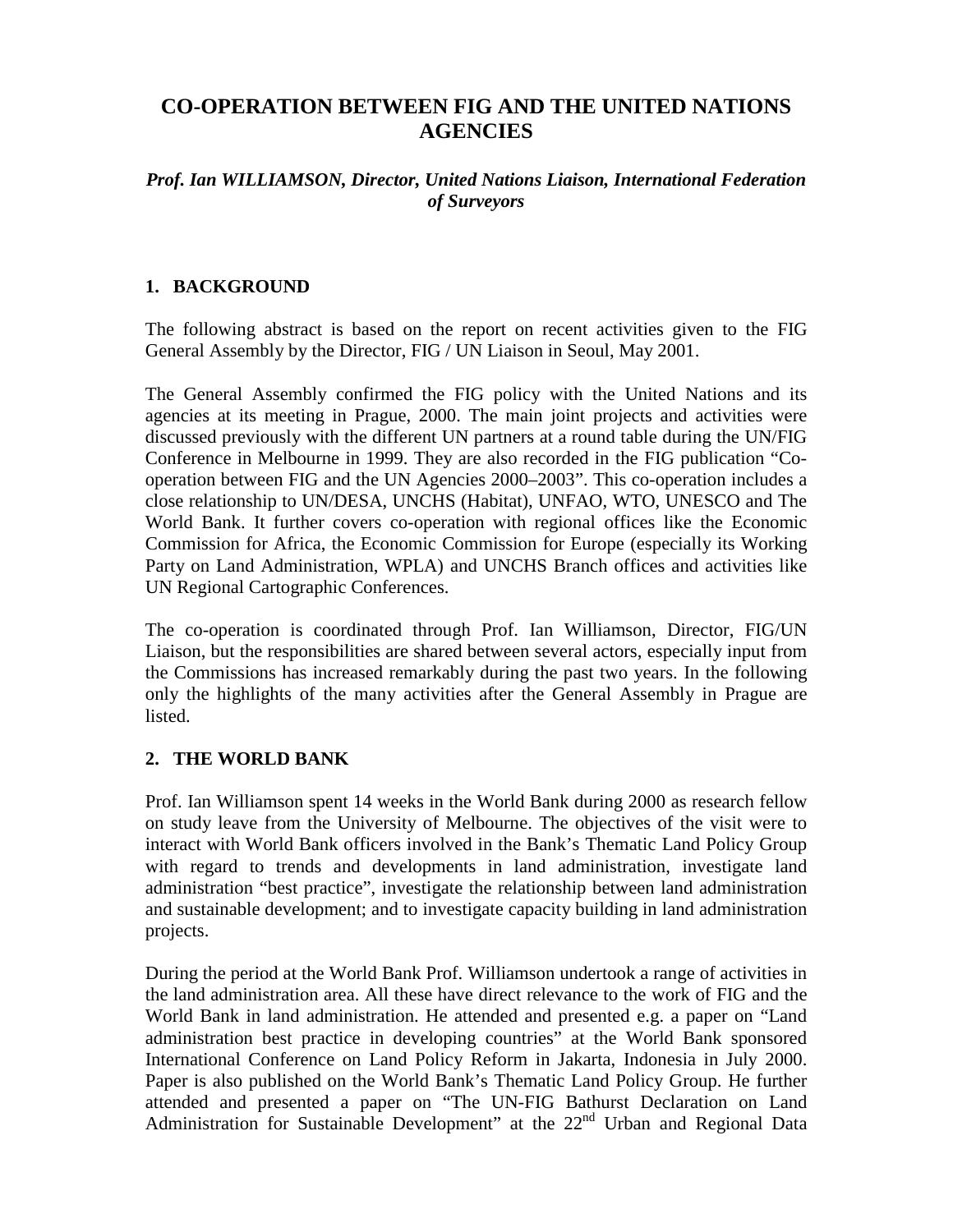Management Symposium at the Technical University of Delft, The Netherlands, September 2000.

The visit to the World Bank resulted in closer contacts between FIG and the World Bank and during the visit Professor Williamson managed in establishing links between the FIG and relevant World Bank officers. With the support of the President of The World Bank, Mr Ian Johnson, Vice President for Environmentally and Socially Sustainable Development, has agreed to make one of the keynote presentations at the FIG Congress in Washington, 2002.

The contacts to the World Bank resulted in the FIG contributing to the World Bank– USAID workshop on capacity building in land administration in El Salvador 27–28 November 2000. At this workshop FIG was represented by Professor John Parker, Chair of FIG Commission 1. His visit was also the first direct contact between FIG and the new affiliate members in El Salvador and Guatemala.

## **3. FOOD AND AGRICULTURE ORGANIZATION OF THE UNITED NATIONS FAO**

FIG has been working for some years to establish formal relationship to UNFAO. This work is now closing to its end and the Memorandum of Understanding will be discussed during the visit of Professor Holger Magel, Vice President of FIG to UNFAO in Rome in March/April 2001. Hopefully the MoU could be signed by the General Assembly in Seoul.

UNFAO has shown interest for several projects with FIG including best practices and a joint publication on women's access to land based on the FIG Commission 7 task force work. The English version of the UNFAO thesaurus was also completed in 2000.

Dr. Fritz Rembold represented FAO at the FIG working week in Prague giving his and Dr Jim Riddell's paper "Farm Land Rationalisation and Land Consolidation: Strategies for Multifunctional Use of Rural Space in Eastern and Central Europe".

Dr. Paul Munro-Faure, Chair of FIG Commission 7 was appointed as the Director of the UNFAO Land Tenure Service in November 2000 after Dr. Riddell's retirement.

# **4. UNITED NATIONS CENTRE FOR HUMAN SETTLEMENTS (HABITAT)**

Of all UN agencies FIG has perhaps the closest co-operation with the UNCHS (Habitat). During the past year the co-operation included following activities:

- Dr. Sylvie Lacroux participated in the FIG working week in Prague making two presentations: "Challenges in Rebuilding a New Land Administration System in Post-Conflict Countries" at the plenary session and a paper on "CSD-women - Position Paper on Land Management" by Diana Lee-Smith, Catalina Trujillo and Sylvie Lacroux at the session of the Task force on under-represented groups in surveying.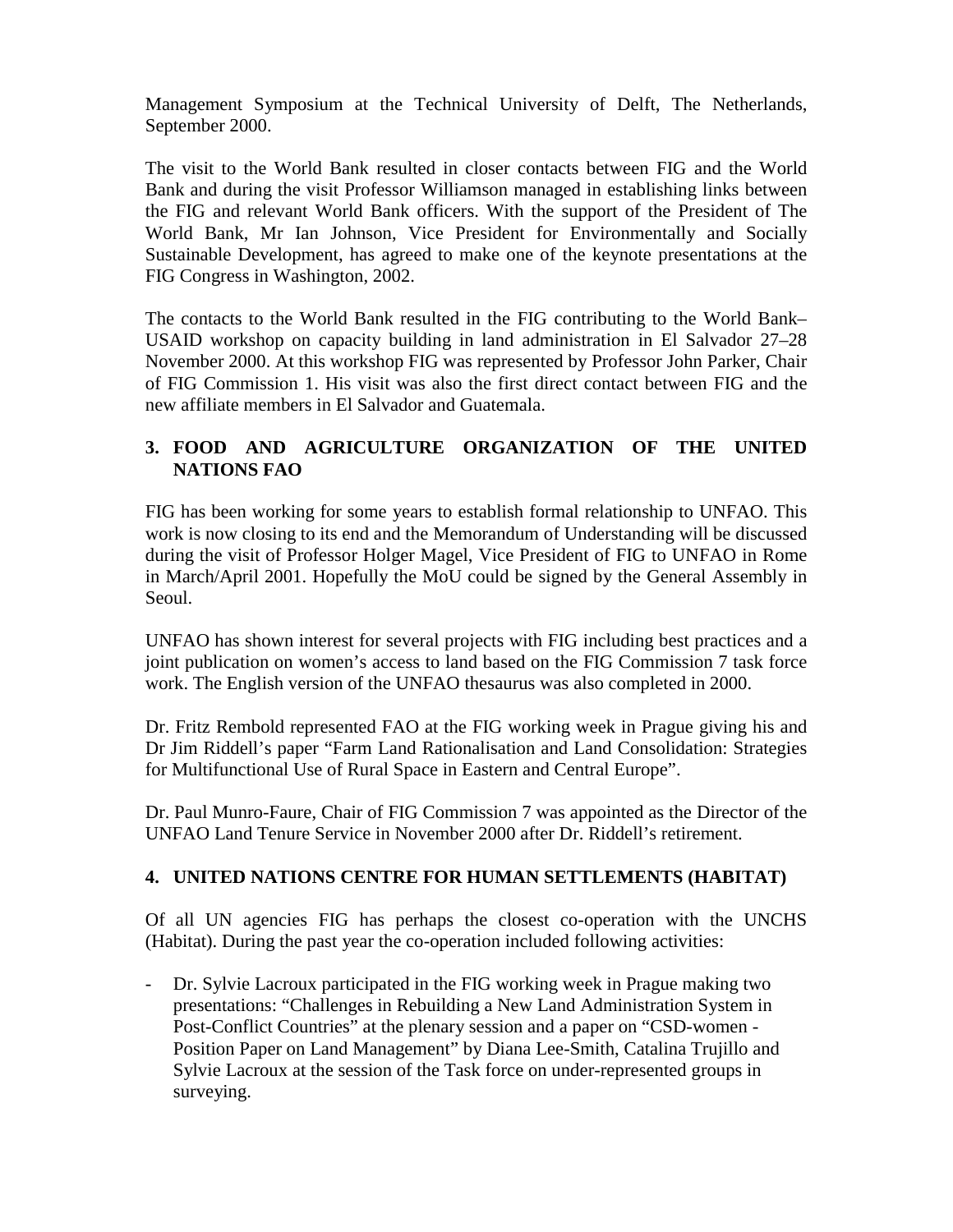- FIG has co-operated with UNCHS (Habitat) in finding experts to post-conflict areas like Kosovo and East Timor. Several FIG actives have been working on these projects during the past year.
- Director of the FIG office represented FIG at the Urban 21 Conference in Berlin in July making an invited presentation at the Professionals Forum. The Conference was organised by the German government to assist the Istanbul+5 process. It was opened by Mr Kofi Annan, Secretary General of the UN. The number of participants exceeded 3,000.
- FIG was invited and participated the Expert Group meeting in Västerås Sweden in November 2000 to prepare the  $2<sup>nd</sup>$  Prep. Com for Istanbul + 5 and the Special Session itself. The main topics were the overall review of the implementation of the Habitat Agenda and preparation of the Draft Declaration on "Cities and other Human Settlements in the new Millennium".
- Director of FIG office and Mr Martin M Baya, Honorary Secretary of the Institution of Surveyors of Kenya (ISK) attended as FIG representatives the 18<sup>th</sup> Session of the Commission on Human Settlements,  $12-16$  February 2001 and  $2<sup>nd</sup>$  Substantive Session of the Preparatory Committee for the Special Session of the UN General Assembly on Istanbul + 5, 19–23 February 2001 at the UN headquarters in Gigiri, Nairobi, Kenya. The main topics at the 18<sup>th</sup> Session were the Work Plan for UNCHS (Habitat) for 2002–2003, evaluation of the two global campaigns (security of tenure and urban governance) and revitalisation of UNCHS and budget issues. The preparations for the UN Special Session Istanbul+5 were the focus of the  $2<sup>nd</sup>$  Prep. Com. The programme at the Istanbul+5 will include plenary session, ad hoc committee of the whole and thematic committee. The professional partners will have a limited space in the special session – some slots at the plenary and committee of the whole, but mostly at the thematic committee, however these slots will be divided between other partners like local authorities. In addition there will be many parallel events organised both by UNCHS (Habitat) and NGOs etc.

Future activities with UNCHS (Habitat) will include:

- Jan Meeuwissen from the UNCHS (Habitat) Regional Office for Asia and the Pacific (Fukuoka) will represent UNCHS at the FIG working week in Seoul giving a presentation on "Re-establishing Land Administration in East Timor".
- FIG will participate the UN Special Session Istanbul+5 in New York 6–8 June 2001 and anticipates participating in a UNCHS organised parallel events as invited partner. In addition FIG is actively involved in the three parallel events to be organised during the session together with Habitat Professionals Forum. Professor Holger Magel will be the keynote speaker at the first session on the Security of Tenure.
- FIG will organise together with UNCHS (Habitat) and ISK, Kenya an international conference on Spatial Information for Sustainable Development at the UN Headquarters in Nairobi 2–5 October 2001. This event is chaired by Commission 3 but at least five other commissions will be involved. Dr. Anna K. Tibaijuka, the new Executive Director of UNCHS will open the conference.
- Dr. Tibaijuka has also promised to open the FIG Congress in Washington in 2002 and make a keynote address.

Other co-operation with UNCHS (Habitat) include e.g. FIG input in the Habitat Best Practices Database provided by Commission 3 working group. Discussions on projects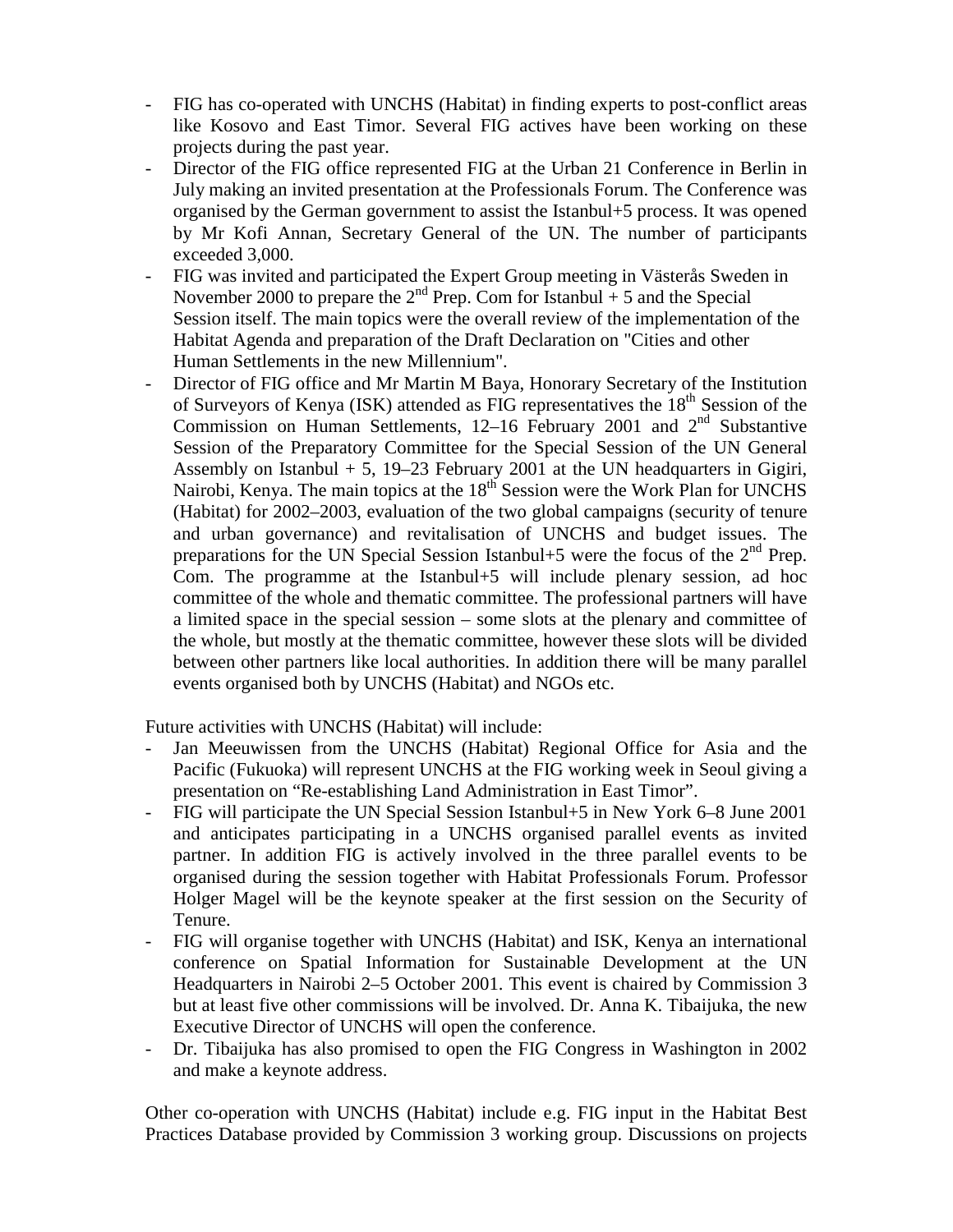and publications, especially on the field of security of tenure and women's access to land, are under preparation. The topic "the rural dimension of sustainable urban development" on the agenda of the  $19<sup>th</sup>$  Session of the Committee on Human Settlements will offer many options for FIG.

The current MoU between UNCHS (Habitat) and FIG will be reviewed so that a new Memorandum will include the input from the new Bureau and Commission work plans. It is planned to be signed during the FIG Congress 2002.

### **5. UNITED NATIONS REGIONAL CARTOGRAPHIC CONFERENCE FOR THE AMERICAS**

The United Nations Regional Cartographic Conferences for Asia and the Pacific and for the Americas are organised by the UN Department of Economic and Social Affairs (UNDESA). UNDESA has been a long standing supporter of FIG have supported the preparation of the UN-FIG Bogor Declaration on Cadastral Reform (1996) and the UN-FIG Bathurst Declaration on Land Administration for Sustainable Development. The key contacts are Mr Hermann Habermann and Mr Amor Laaribi.

Professor Williamson attended the UNRCC for the Americas 22-26 January 2001 in his capacity as the Director, UN/FIG Liaison and presented a paper titled "Land administration, spatial data infrastructures and sustainable development"(which highlighted the UN-FIG Bathurst Declaration n Land Administration for Sustainable Development). Also in attendance were Mr Robert Foster, President of FIG, Professor John Parker, Chair of Commission 1 and Professor Stig Enemark, the former Chair of Commission 2. All three presented papers.

While the conference focussed on the Americas, and particularly Latin America, there were representatives globally from both developed as well as developing countries. In total 35 countries attended as well as ISPRS, IUGG and IAC. Several specialised agencies also attended. The Permanent Committee on SDI for the Americas (PC-IDEA) had a high profile and was very active. Overall the FIG had the highest profile of any NGO.

The most important outcome for FIG was the passing of the following resolution under the heading "Land administration and Spatial Data Infrastructures": "..further noting the generous offer of the Government of Mexico to host a special workshop on the integration of Spatial Data Infrastructure initiatives and cadastral activities, along with the  $4<sup>th</sup>$  PI-IDEA Meeting and requests United Nations Secretariat, within available resources and with the support of the Permanent Committee on SDI for the Americas (PC-IDEA) and the International Federation of Surveyors, to provide support on the program of the inter-regional workshop to be hosted by Mexico to determine policies and programs for educational, training and professional capacity building that will ensure the development of appropriate land administration systems and associated infrastructures".

It has been agreed that FIG would be responsible for arranging this workshop in conjunction with the PC IDEA and the UN (including the World Bank). It has been agreed that Professor John Parker, Chair of FIG Commission 1 for Professional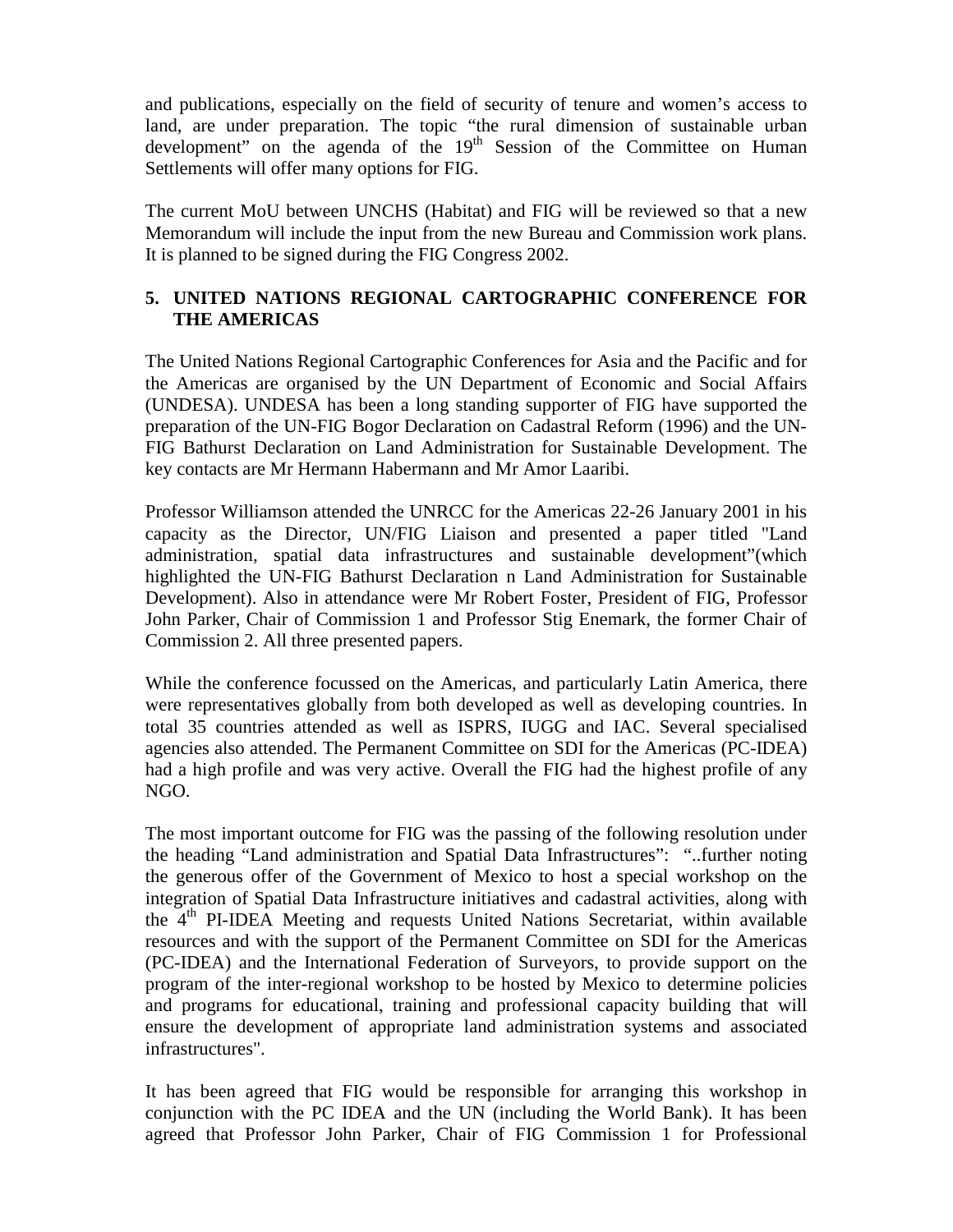Standards and Practice, would take the leading role in ensuring the workshop happened. He will be assisted by Professor Stig Enemark and Professor Ian Williamson, Director, FIG/UN Liaison. Initial thoughts are to invite Government Ministers and senior bureaucrats to participate. It is proposed to hold the conference at the headquarters of the INEGI in Aguascalientes, in central Mexico 10-12 September 2002. John Parker and Stig Enemark will visit Mexico during July 2001 to prepare the workshop.

#### **6. PERMANENT COMMITTEE FOR GEOSPATIAL INFRASTRUCTURE FOR ASIA AND THE PACIFIC (PCGIAP)**

The PCGIAP is constituted under and reports to the four yearly UN Cartographic Conference for Asia and the Pacific. At the  $15<sup>th</sup>$  UNRCC for Asia and the Pacific and the PCGIAP in Kuala Lumpur in April, 2000, Commission 7 agreed to support the establishment of Working Group 3 – Cadastre. Professor Williamson represented the FIG at the conference. The workplan of the WG3 focusses on marine cadastres, benchmarking cadastral systems and supporting the development of a global land tenure map. The Chair of WG3 is Dato Majid Mohammed, the Malaysian delegate to Commission 7. The activities of the Working Group are continuing with input from Professor Williamson and Professor Don Grant (Australian delegate to Commission 7). Working Group 3 will meet in Penang, Malaysia in 11-12 September, 2001 and FIG will be represented by Professors Williamson and Grant.

## **7. OTHERS ACTIVITIES OR RELEVANT DEVELOPMENTS**

- Vice President Jerome Ives will participate the GSDI5 in Bogota, Colombia, May 2001.
- FIG will send a representative to the second CODI meeting in Addis Ababa in September 2001.
- FIG will be actively involved in the preparations and the UN Special Session on Rio+10 to be held in Johannesburg, South Africa in August 2002.
- Professor Williamson, Professor Stig Enemark and Ms Sylvie Lacroux participated in the FIG sponsored Workshop on Capacity Building in Land Administration held at ITC in 13-15 November 2000. Professor Williamson made two presentations titled "World Bank Seminar on Capacity Building for Land Administration" and "UN-FIG Bathurst Declaration on Land Administration for Sustainable Development – the relevance for land administration capacity building" (with Grant,  $D.M.$ )
- A long standing supporter and active participant of FIG activities, Dr Dozie Ezigbalike, has been appointed a Senior Land Information Officer to the United Nations Economic Commission for Africa (UNECA) based in Addis Adaba, Ethiopia. Due to the excellent conference and support facilities at UNECA in Addis Adaba, FIG could consider this location for a future joint FIG-UN initiative in Africa.